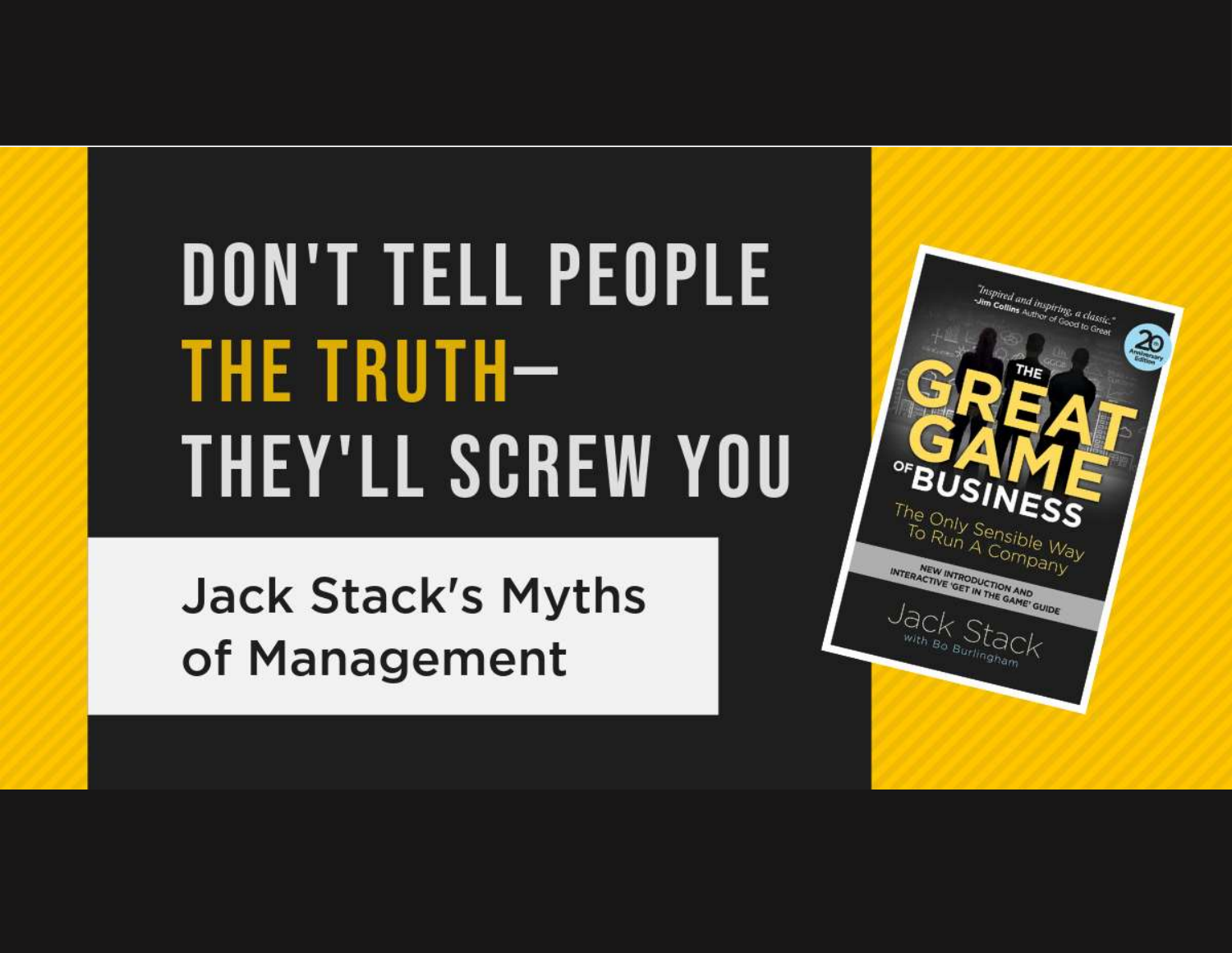You may wonder if it's possible to play the Great Game of Business anywhere-in a division of a giant conglomerate, say, or in a factory with a dominant union, or in a company that doesn't share equity with employees or have an intelligent bonus system.

In fact, The Game started in a place exactly like that, in a very small department at the huge International Harvester plant in Melrose Park, Illinois.

It was there that I learned most of what I know about managing, and everything I've tried to forget about leadership.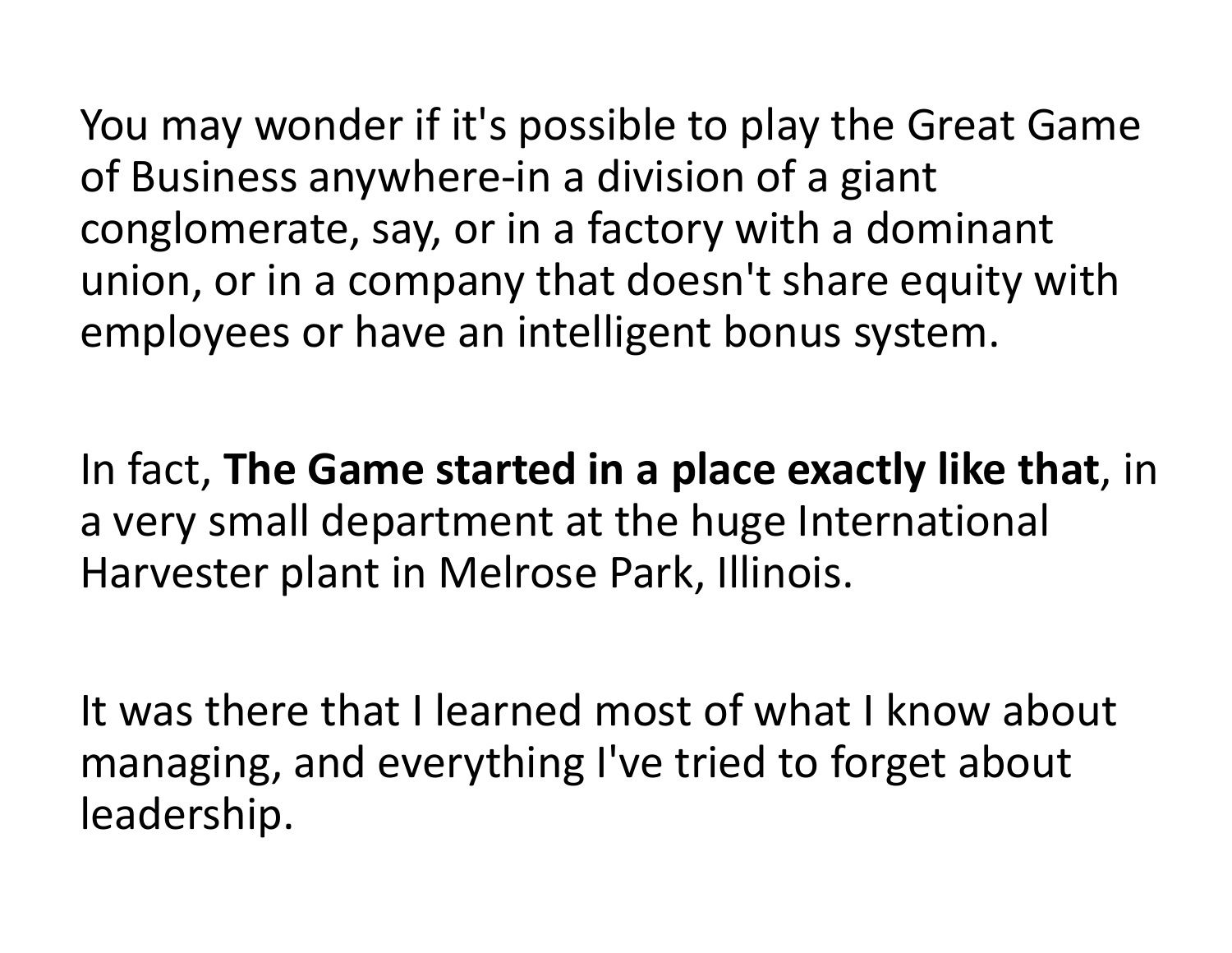Melrose Park was one of the toughest plants in the country in the 1970s, when I worked there. We had racial incidents, death threats, burning effigies, bombings, shootings, aggravated assaults-you name it.

Workers and managers were constantly at each other's throats. There were two or three walkouts a Melrose Park was one of the toughest plants in the<br>country in the 1970s, when I worked there. We had<br>racial incidents, death threats, burning effigies,<br>bombings, shootings, aggravated assaults-you name it.<br>**Workers and man** month, there might be two or three work slowdowns as well.

Every time we turned around, we heard another rumor that the factory was going to be shut down because of labor problems. Let me tell you, we had more than our share of losers. I know. I was one of them.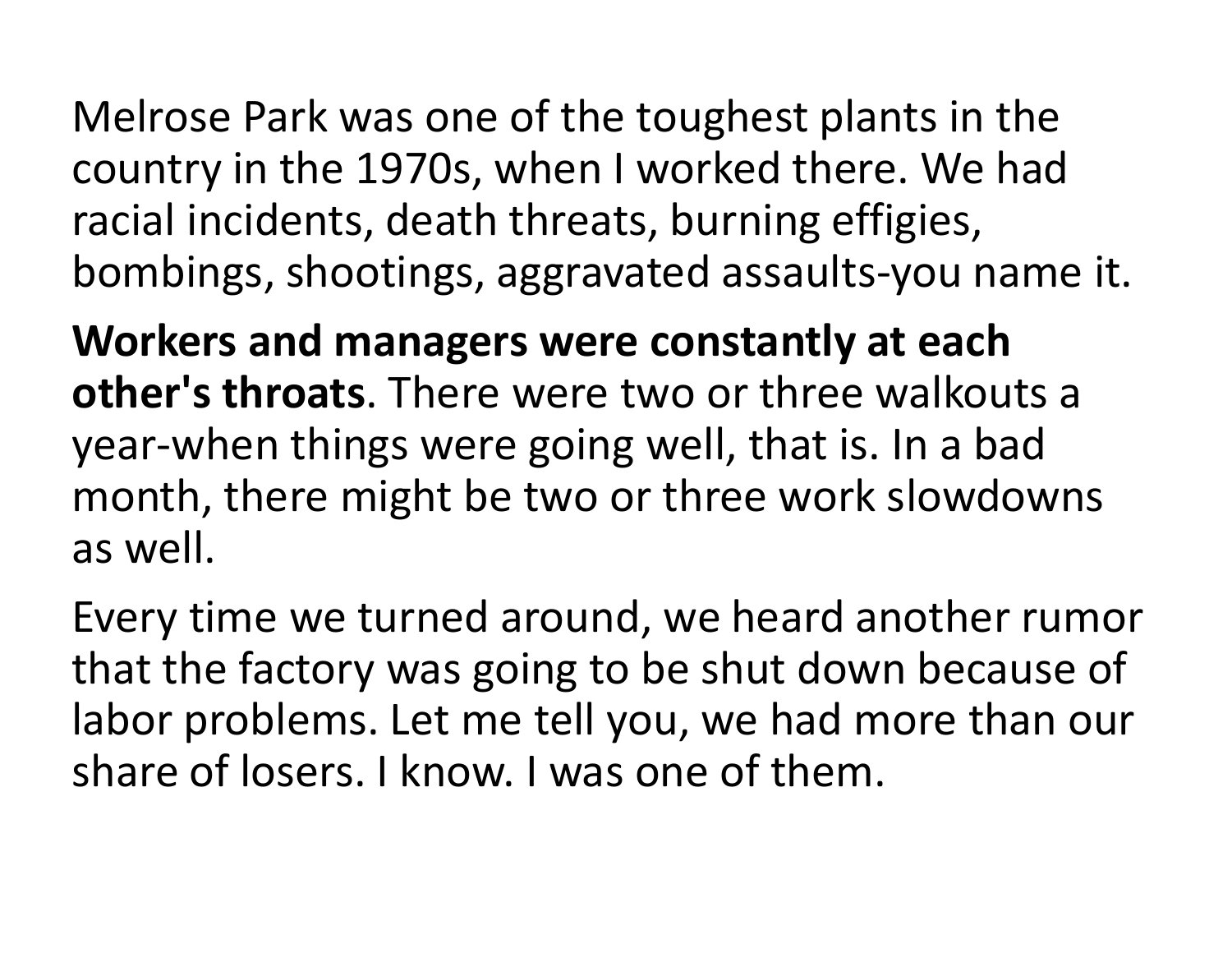My father, who was a foreman at Melrose Park, had My father, who was a foreman at Melrose Park, had<br>gotten me a job as mailboy in the purchasing<br>department. I was nineteen at the time.<br>I'd already been kicked out of college and a Catholic department. I was nineteen at the time.

I'd already been kicked out of college and a Catholic seminary for disciplinary reasons.

I'd lost a job at General Motors for playing poker on duty.

I'd flunked my army physical because of an accident I'd had-someone had thrown me through a plateglass window.

Having been rejected by the church, academia, the military, and G.M., I figured Melrose Park was my last chance.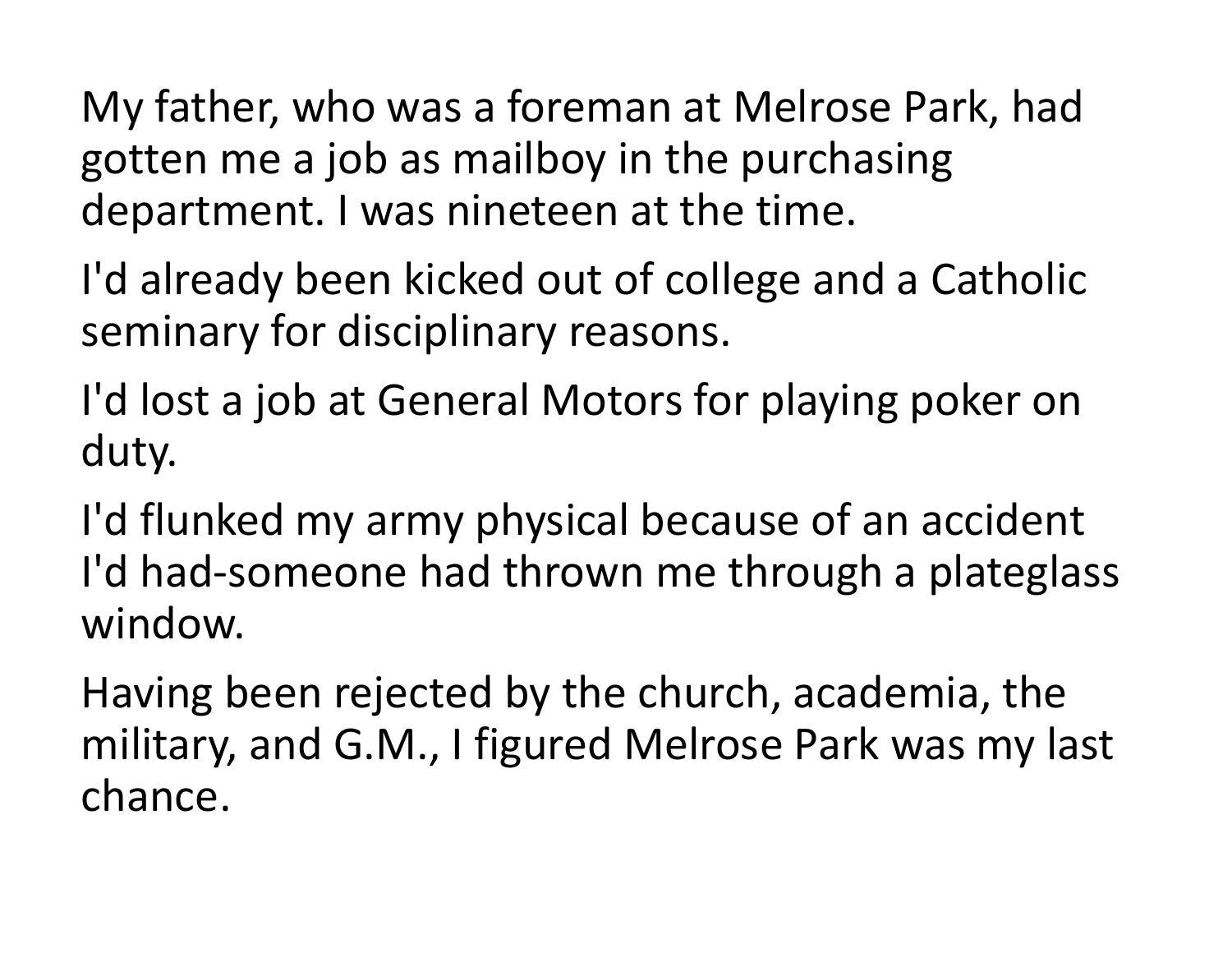For reasons I still don't understand and can't really explain, it turned out to be the ideal place for me. I wound up having ten jobs in ten years, by the end of which I'd had a

pretty good education in management.<br>People came up with a slogan for me: Have Shovel, Will Travel. Whenever there was a mess that had to be cleaned up, they would put me in the middle of it and let me dig my way out. The odd thing was that I often found I'd had a hand in creating the mess in the first place.

I'd do something in one job, and I wouldn't even be aware of the effect it was having until I got my next assignment. Then I'd have to undo the problems I'd helped create.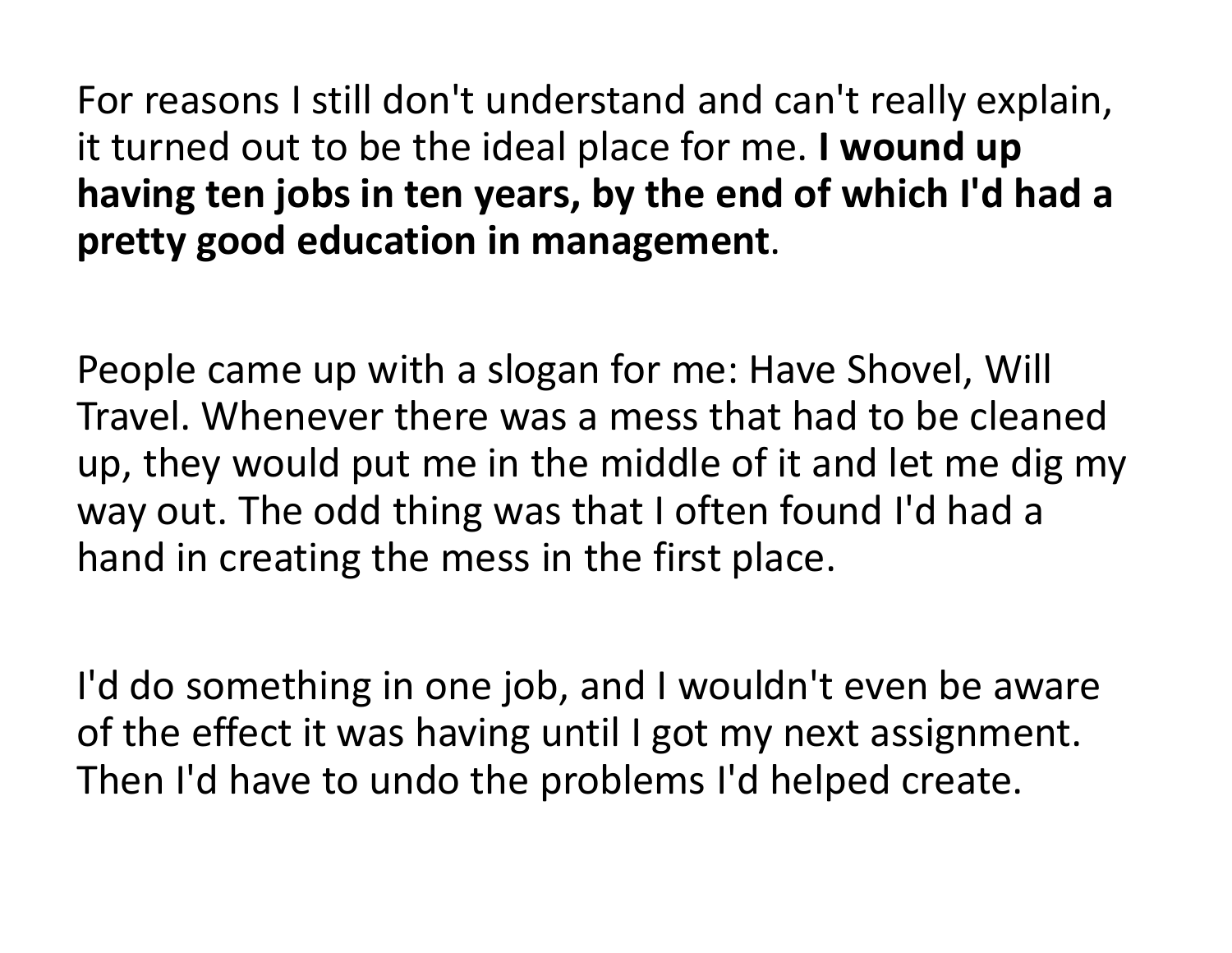But I did learn how to get things done.

I did that mainly by ignoring most of the advice people gave me about how to be an effective manager.

The practice of management, I discovered, is filled with myths that are guaranteed to screw up any factory or company as badly as Melrose Park was in those days.

The real secret of an effective manager is to learn how to ignore them. You have to ignore them if you are going to get people to play the Great Game of Business.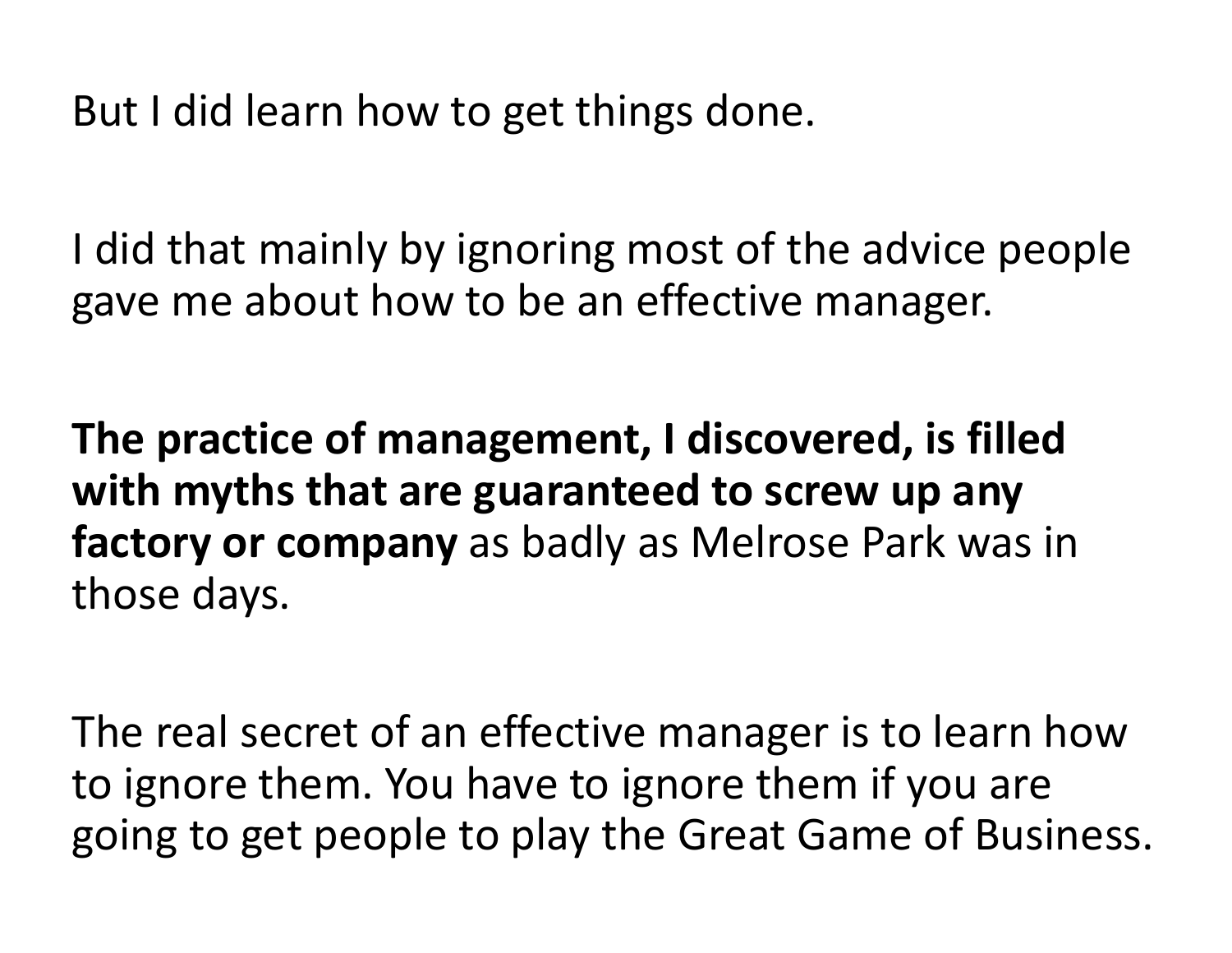## Myth #1….. Don't Tell People the Truth-They'll Screw You

Being honest with people was unheard of at Melrose Park and at most other companies in the 1970s.

The whole mentality was, "cover your ass". If your job was to get parts, you never told your suppliers how many parts you really needed, or when you really needed them, because they'd screw you every time, ….

or so the experienced schedulers told me.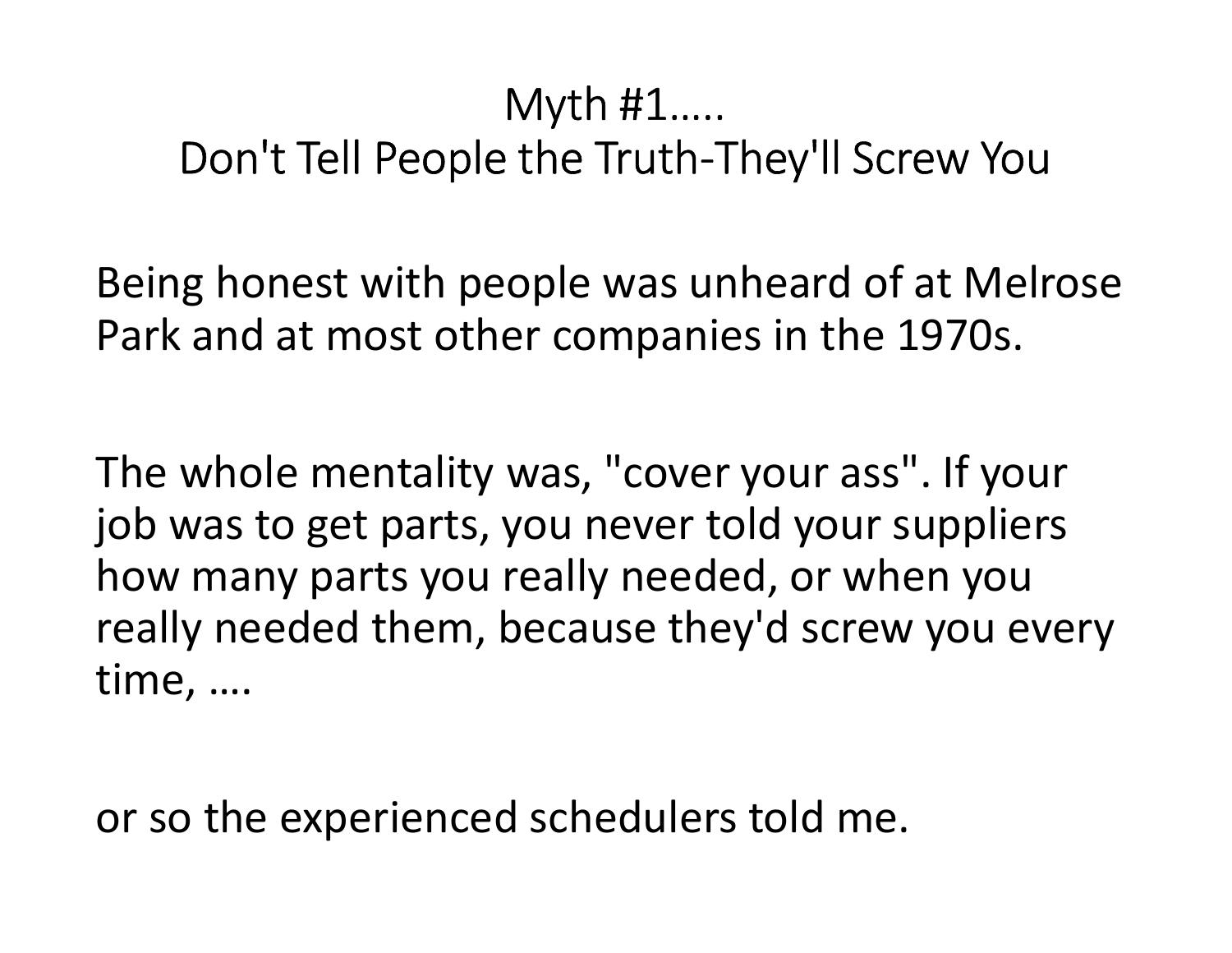They said, "Lie, kid, lie. If you've got enough parts to<br>last you a couple weeks, tell 'em you'll be out of stock They said, "Lie, kid, lie. If you've got enough parts to<br>last you a couple weeks, tell 'em you'll be out of stock<br>by Friday."<br>It got to the point where **nobody trusted anyone** by Friday."

It got to the point where nobody trusted anyone else's numbers, and for good reason. They were all lying to one another to cover their asses.

But I had an advantage: I didn't need to cover my ass. I didn't have a family. I didn't have any responsibilities. So when suppliers asked me what the situation really was in the factory, I told them the truth.

I told them exactly how many parts we had in stock, and how long we could go before we'd start having problems on the assembly line.

I discovered that the more honest I was with them, the more they relied on me.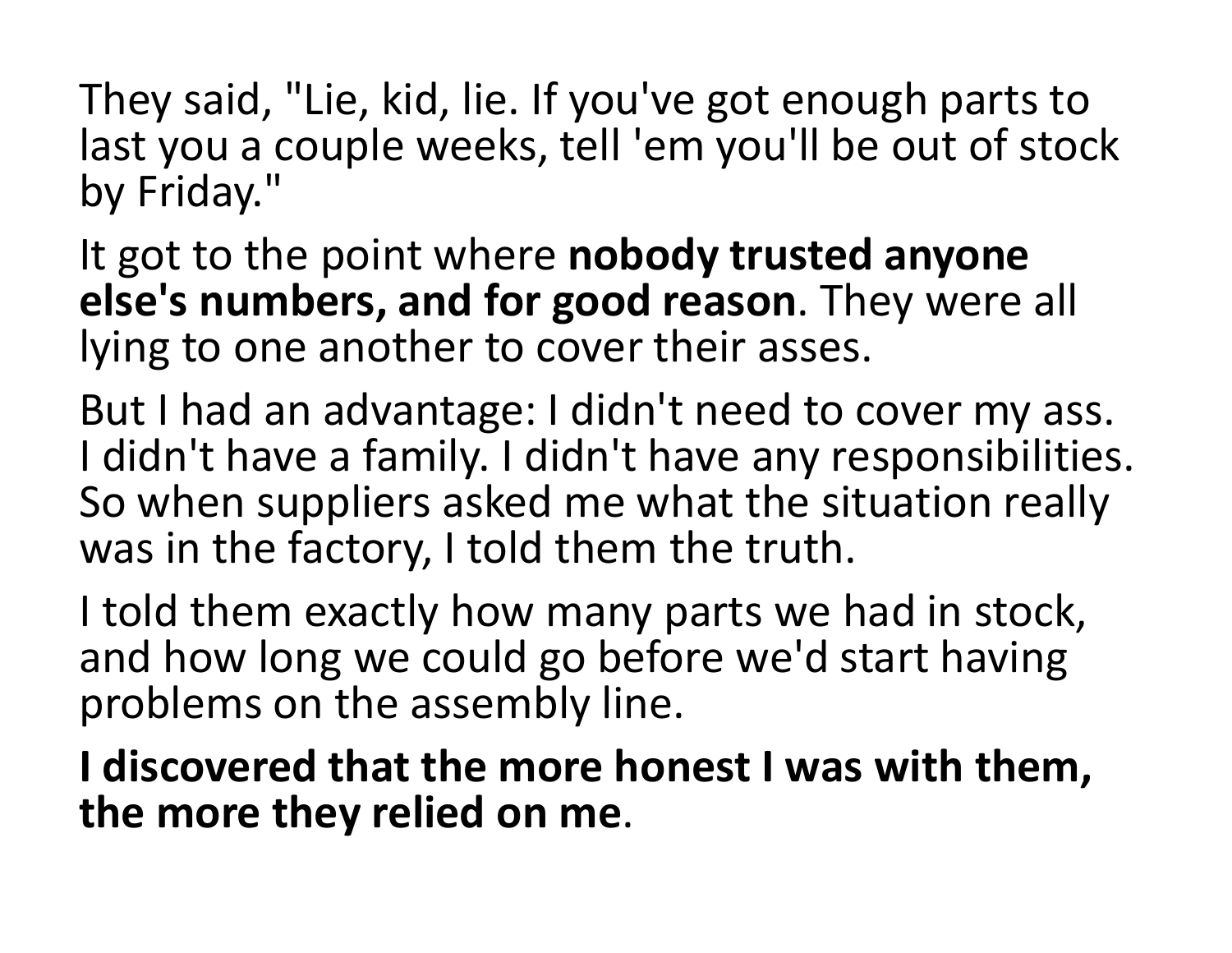They had their own scheduling problems, and they were desperate for information they could count on. As a result, they protected me. I was their source, and they made sure they never let me down.

The same thing happened when I began dealing with people on the shop floor. There we had a situation where nobody believed the schedules they were given because, once again, everybody was covering their asses.

Let's say the schedule called for the assembly line to make fifty Model X engines and fifty Model Y engines on a given day, but the people on the line didn't have enough parts to fill the quota for the Model Xs. Instead they'd do two days' production of Model Y.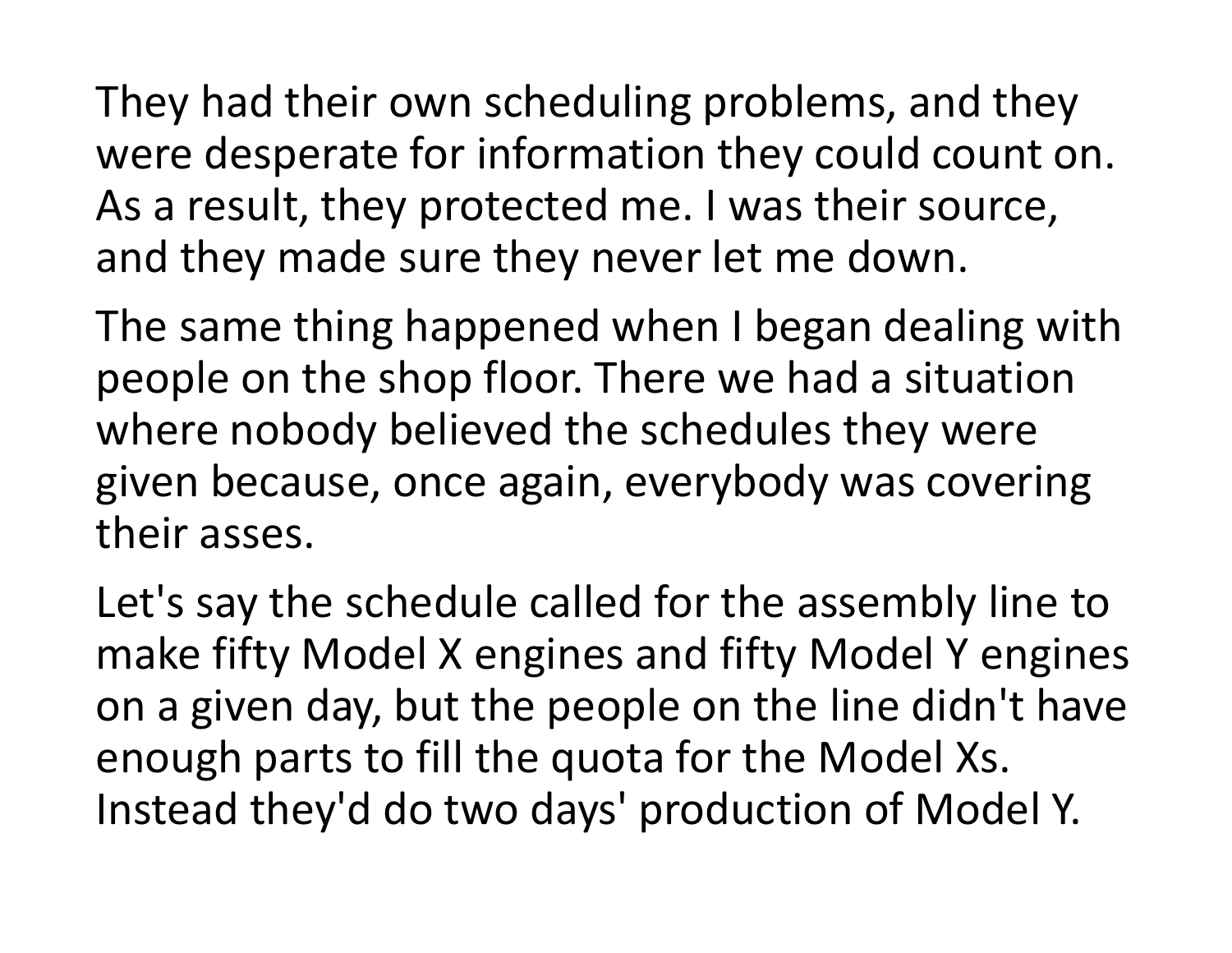That way they kept the line up and running, which meant their asses were covered, but they totally discombobulated everybody else, who now didn't know what the line needed or when.

So I went to the guys in assembly, and I said, "Look. From now on we are going to live by the schedule we put out, and we're going to schedule from the assembly line all the way back.

If a part isn't here when it's needed, we're not going to make do with the parts we have. We're going to shut down the line."

Everybody was shocked. They said, "You can't do that. The assembly line is god. You can't shut it down." I said, "Oh, yeah? Just watch me." As it turned out, I only had to shut it down once.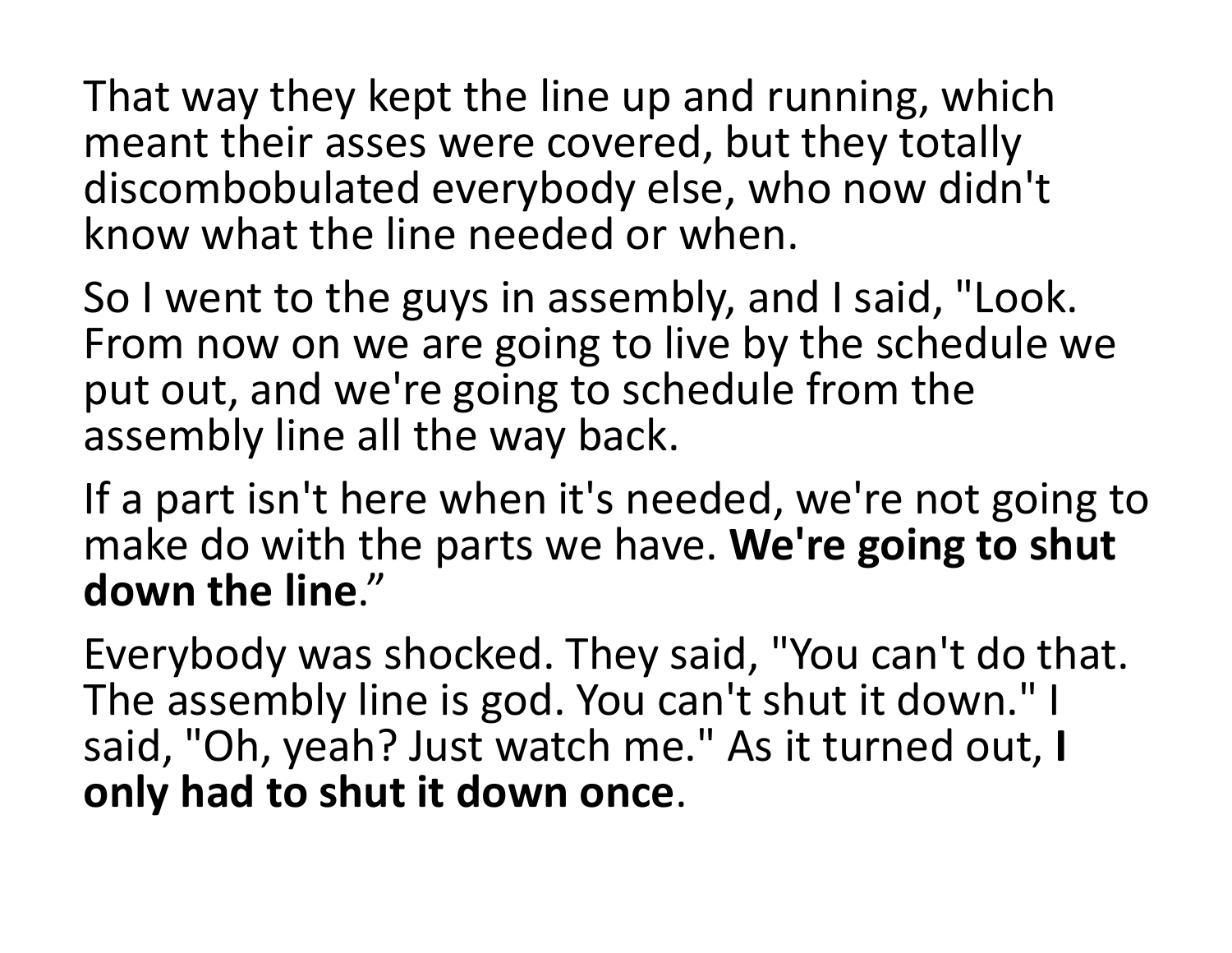After that, people got in sync real fast.

They decided that if I was willing to shut down the line to give them a schedule they could count on, they'd make sure they got parts there on time.

As for me, I made sure they had everything they needed to meet the schedule. If one department got in trouble, we'd send other people in to help out.

Sure enough, our production began to go up.

When I started the job, we were doing about 100 engines a day. By the time I left a year later, we were up to 300 engines a day.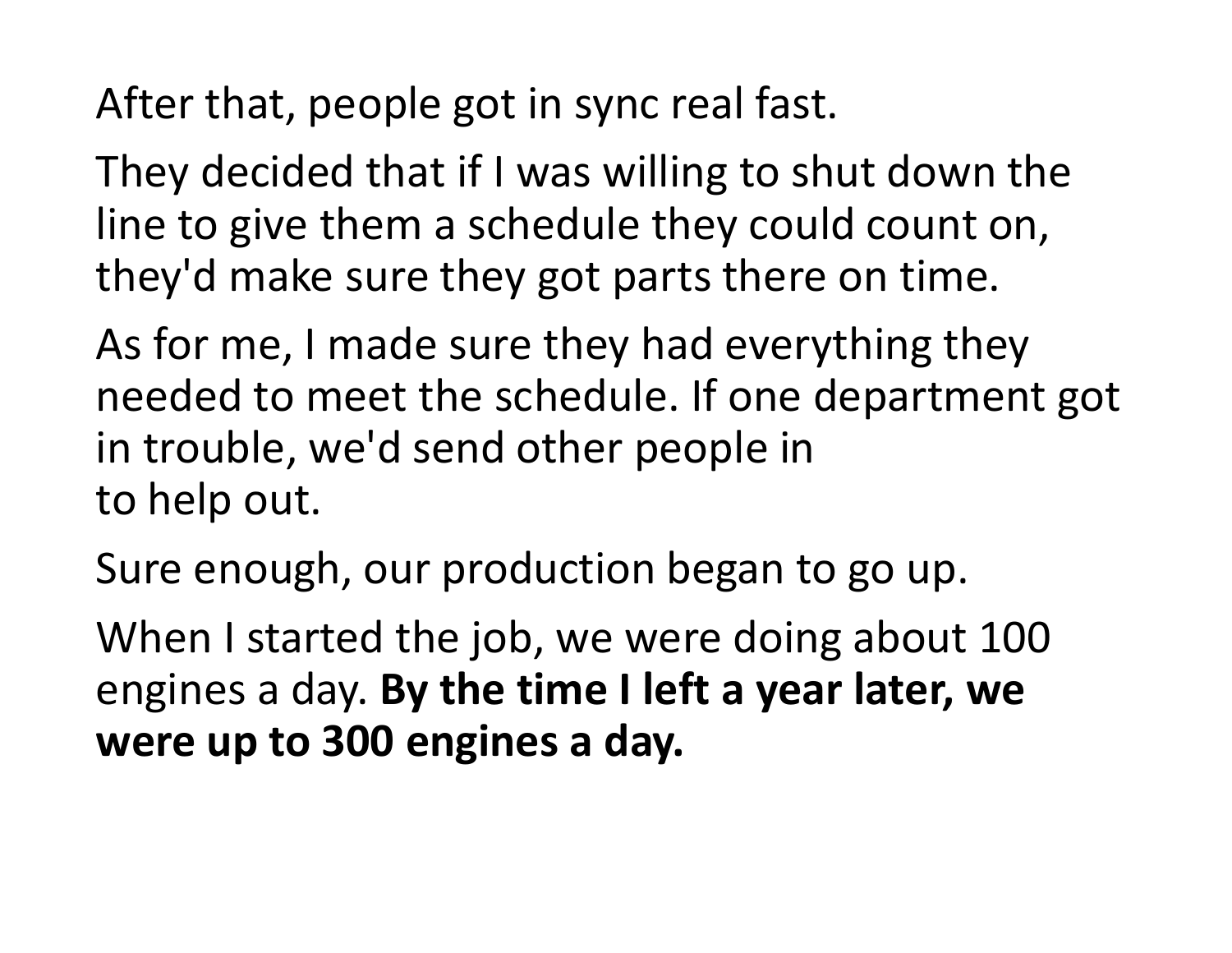## We established credibility, and you only build

credibility by telling the truth. You simply can't operate unless people believe you and believe one another. That taught me an important lesson, lying and dishonesty are bad business. You simply can't operate unless people believe you<br>and believe one another. That taught me an<br>important lesson, **lying and dishonesty are bad<br>business**.<br>Stay tuned for more on the five myths of<br>Management from Jack Stack a

Management from Jack Stack and Bo Burlingham.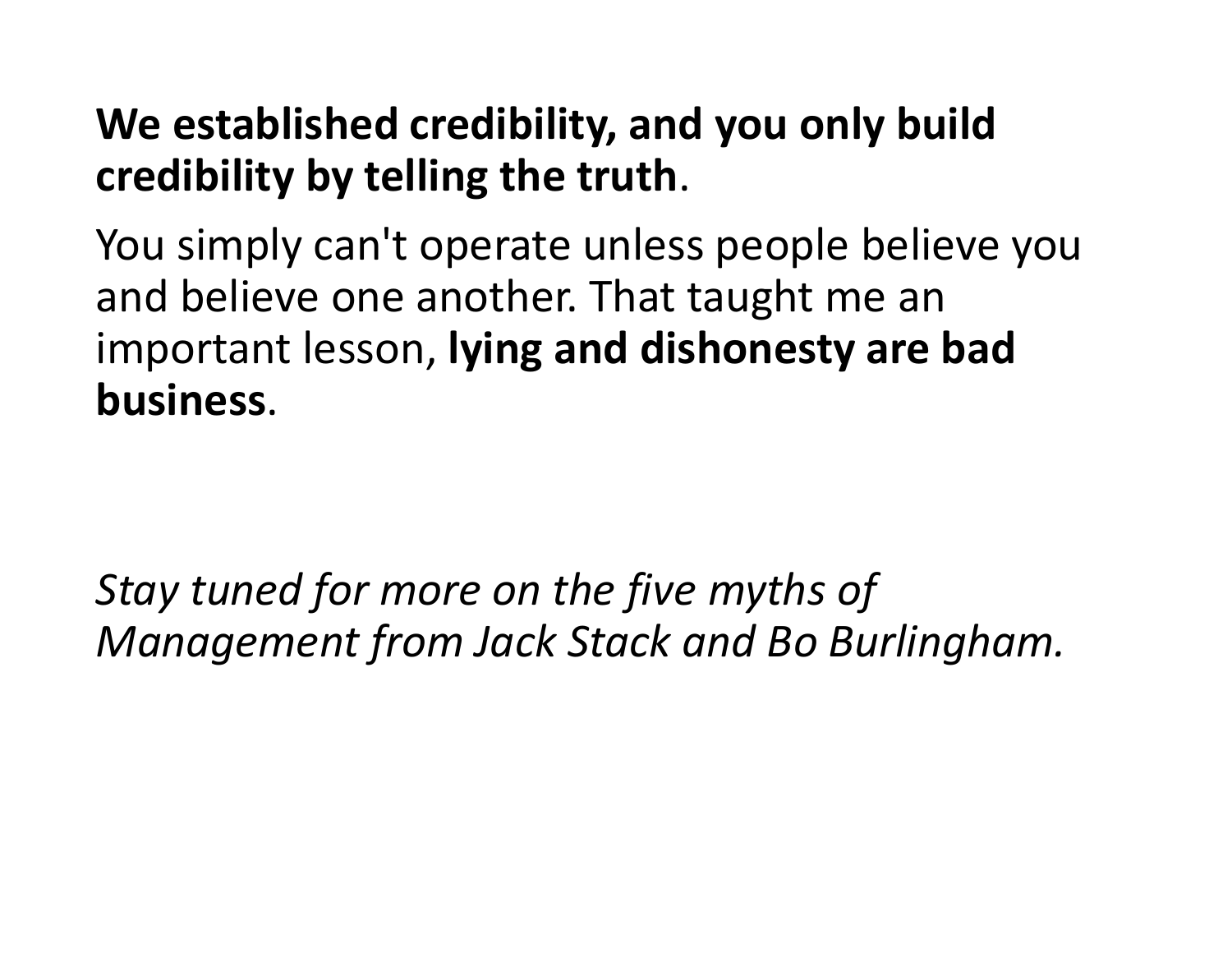We established credibility, and you only build credibility by telling the truth.

You simply can't operate unless people believe you and believe one another. We established credibility, and you only build<br>credibility by telling the truth.<br>simply can't operate unless people believe you and<br>believe one another.<br>That taught me an important lesson, lying and<br>dishonesty are bad busi

dishonesty are bad business.